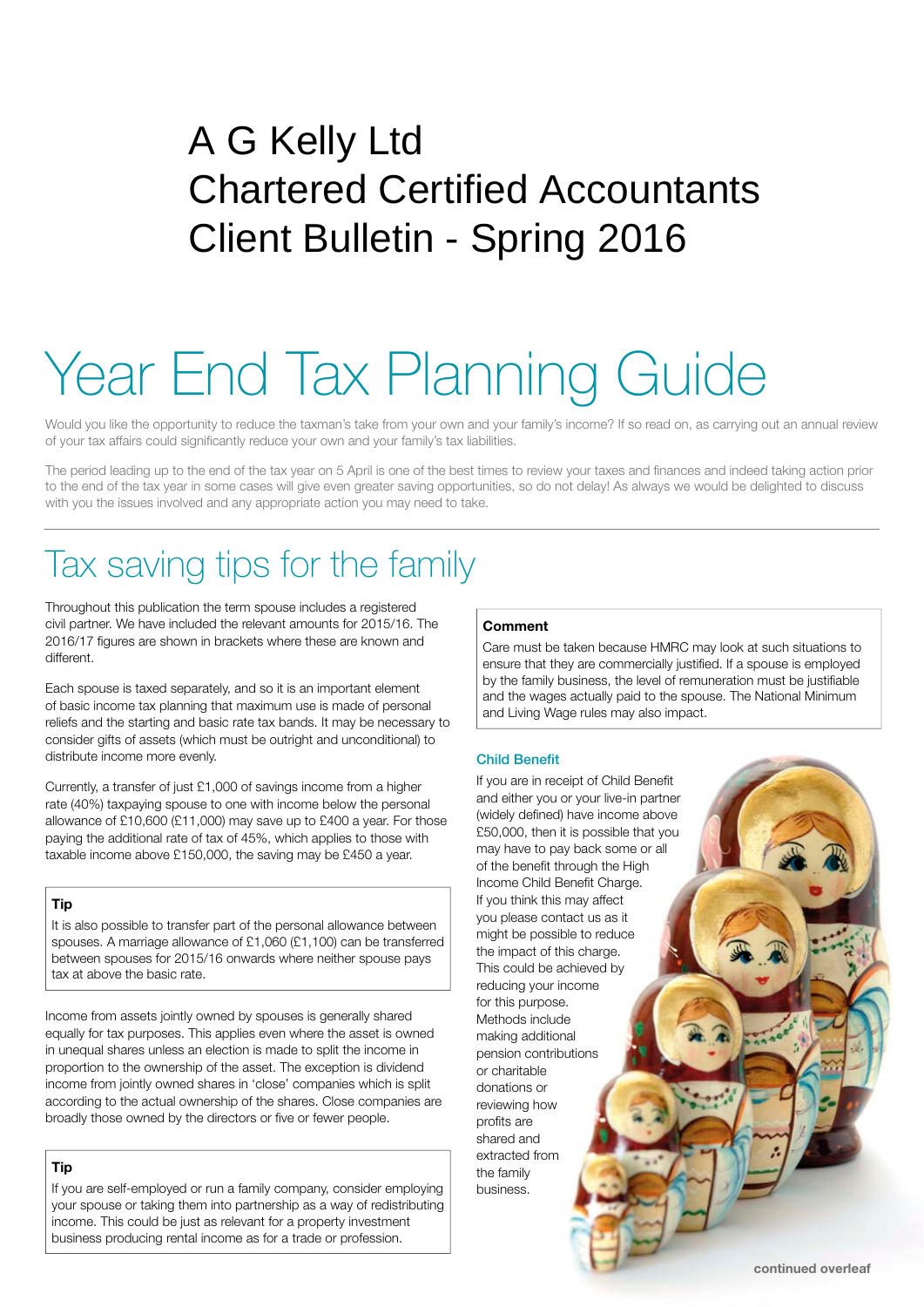**…continued**

#### Children

Children have their own allowances and tax bands. Therefore it may be possible for tax savings to be achieved by the transfer of income producing assets to a child. Generally, this is ineffective if the source of the asset is a parent and the child is under 18. In this case the income remains taxable on the parent unless the income arising amounts to no more than £100 gross per annum.

#### **Tip**

Consider transfers of assets from other relatives (eg grandparents) and/or employing teenage children in the family business to use personal allowances and the basic rate tax band.

Remember that children also have their own capital gains tax (CGT) annual exemption (see Capital gains section).

#### Tax free savings

A Junior ISA (for children born from 3 January 2011) or Child Trust Fund (CTF) accounts offer tax free savings opportunities for children. Existing CTF accounts continue alongside the Junior ISA (a child can only have one type) but can be transferred to a Junior ISA at the request of the registered contact for the CTF.

Both CTF and Junior ISA accounts allow parents, other family members and friends to invest up to £4,080 annually in a tax free fund for a child. There are no government contributions and no access to the funds until the child reaches 18.

# Taxation of dividends

When a dividend is paid to an individual, it is subject to different tax rates compared to other income. An individual who has dividend income which falls into the basic rate band has no tax to pay. For higher rate (40% and 45%) taxpayers, the effective tax rates on a dividend receipt are 25% and 30.6%.

From 6 April 2016 the new rates of tax on dividend income will be 7.5% for basic rate taxpayers, 32.5% for higher rate taxpayers and 38.1% for additional rate

taxpayers. However a new Dividend Allowance will tax the first £5,000 of dividends received in a tax year at 0%.

There are winners and losers from the new regime.

An example of a winner is a higher rate taxpayer who has dividend income of £5,000. In 2015/16 he will have a tax liability of £1,250 (25% of £5,000). In 2016/17 he will have no tax liability.

An example of a loser under the

regime will be the sole shareholder of a company who takes a small salary and then receives dividends up to the threshold at which higher rate tax is payable. In 2015/16 he has no income tax on the salary (as the salary is below the personal allowance) and no tax on the dividend. In 2016/17 only £5,000 of the dividend will not be taxable.

### Family companies

If the payment of bonuses to directors or dividends to shareholders is under consideration, give careful thought as to whether payment should be made before or after the end of the tax year. The date of payment will affect the date tax is due and probably the rate at which it is payable.

For many director-shareholders, the tax cost of receiving a dividend next tax year will be higher than the receipt of a dividend this year. If you do not currently extract all the company profits as a dividend you may wish to consider paying higher dividends before 6 April 2016 to utilise the current lower dividend tax rates. However, other tax issues may come into play, for example the loss of the personal tax allowance if your total 'adjusted net income' exceeds £100,000. There will also be non-tax issues such as the availability of funds or profits in the company to pay the dividend.

Please contact us before you make any decisions about changing the amount of dividends taken so that we can advise on the best approach for you.

#### **Tip**

Consider the payment of a pension contribution by the company. This is generally tax and NIC free for the employee (but see Pensions section). Furthermore, the company should obtain tax relief on the contribution, provided the overall remuneration package is justifiable.

#### Loans

It is common in family companies for a director-shareholder to have 'loan' advances made to them by the company (eg personal expenses paid by the company). These are accounted for via a 'director's loan account' with the company which may become overdrawn.

Where the overdrawn balance at the end of an accounting period is still outstanding nine months later a tax charge arises on the company equal to 25% of the loan. Where the balance is repaid there is no tax charge.

 Complex rules exist to catch certain arrangements, for example where loan balances are repaid but shortly afterwards the company provides another loan to the shareholder. These rules do not apply where there is a genuine repayment through the award of a valid bonus/dividend.

If you are concerned about whether the tax charge could apply to your company, we would be happy to review this area.

## **National** insurance

For a family business it is generally worthwhile paying wages to a spouse of between the employee lower earnings limit (£112) and the employee threshold (£155) per week. At this level of earnings no NIC will be due. The spouse will still accrue entitlement to a state pension and certain other state benefits.

#### **Tip**

A PAYE scheme would be needed to record the employee's entitlement to benefits and the wages.

For the self-employed there is a requirement to pay a flat rate contribution (Class 2). If your profits are low ie £5,965 you will be exempt but you will have the option to pay Class 2 NIC voluntarily at the end of the year. As the contributions are only £2.80 a week it may be advisable to pay the contributions in order to maintain a contributions record. The alternative voluntary Class 3 contributions are £14.10 a week!

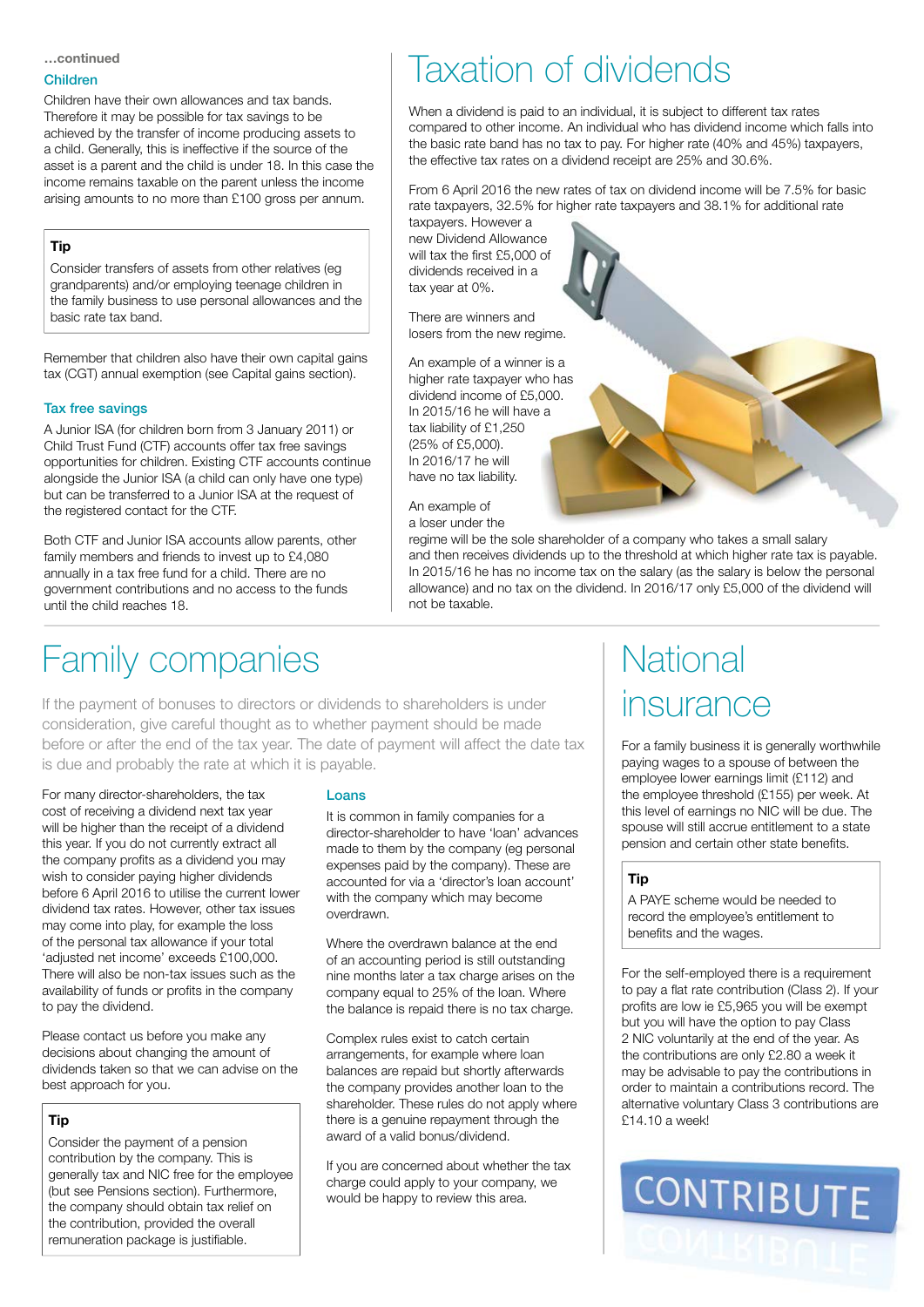# Capital gains

No significant changes have been made to the system of capital gains tax (CGT) in 2015/16 so:

- gains (after deduction of an annual exemption) are added to income to determine the rate of CGT
- Entrepreneurs' Relief (ER) gives a 10% tax rate on the first £10 million of qualifying business gains, for each individual over their lifetime
- an 18% rate applies to other gains to the extent that they fall within the basic rate band and 28% rate applies to remaining gains.

#### Annual exemption

The first £11,100 of gains are CGT free being covered by the annual exemption. Each spouse has their own annual exemption, as indeed do children. A transfer of assets between spouses may enable them to utilise their annual exemptions. Consider selling assets standing at a gain before the end of the tax year to use the annual exemption.

Bed and breakfasting (sale and repurchase) of shares is no longer tax effective but there are two variants which still work:

- sale by one spouse and a purchase by the other
- sale followed by repurchase via an Individual Savings Account.

These techniques may also be used to establish a loss that can be set against any gains.

#### **Tip**

A capital loss can be claimed on an asset that is virtually worthless. Where the asset is of 'negligible value' by 5 April 2016 the capital loss can be used in 2015/16. There is no need to claim for the loss in the year in which the asset has become of negligible value - if substantial gains are going to be realised in a future tax year, the claim can be delayed until the tax year in which the gains are made.

### **Capital** allowances

#### Annual Investment Allowance (AIA)

Currently the AIA gives a 100% write off on most types of plant and machinery costs, but not cars, of up to £200,000 per annum from 1 January 2016. Special rules apply to accounting periods straddling January 2016 when the amounts of available AIA changed.



Any costs over the AIA will attract an annual ongoing allowance of 8% or 18% depending upon the type of asset.

#### **Tip**

Clearly where full relief is not obtained in the initial period there will be further tax relief in subsequent years but maximising tax relief early has an important impact on tax cash flow.

Please contact us for further advice if you have any plans for new plant and machinery purchases. The timing and method of such acquisitions may be critical in securing the maximum 100% entitlement available.

In addition to the AIA all businesses are eligible for a 100% allowance, often referred to as an enhanced capital allowance, on certain energy efficient plant and low emission cars.

#### Motor cars

The tax allowance on a car purchase depends on  $CO<sub>2</sub>$  emissions. For purchases from April 2013 cars with emissions of up to 130 grams per kilometre (g/km) attract an 18% allowance and those in excess of 130g/km are only eligible for an 8% allowance.

# Employee benefits

#### **Cars and fuel**

Employer provided car benefits are calculated by reference to the  $CO<sub>2</sub>$  emissions and the car's list price. Percentage charges are increasing year on year, and for 2015/16 range from 5% to 37% increasing for 2016/17 to 7% to 37% of the list price of the car.

#### **Tip**

Check your position to confirm that an employer provided car is still a worthwhile benefit. It may be better to receive a tax free mileage allowance of up to 45p per mile for business travel in your own vehicle.

Where private fuel is provided, the benefit charge is also based on  $CO<sub>2</sub>$  emissions. We can review your procedures to ensure no unnecessary tax charges arise.

#### Cheap or interest free loans

If loans made by the employer to an employee exceed £10,000 at any point in a tax year, tax is chargeable on the difference between the interest paid and the interest due at an official rate - currently 3%. An exception applies for certain qualifying loans - please contact us for information.

### Giving to charity

Charitable donations made under the Gift Aid scheme allow a charity to claim back 20% basic rate tax on any donations and if the donor is a higher rate taxpayer they can claim back the tax difference between the higher rate and the basic rate on the donation. Therefore a cash gift of £80 will generate a refund of £20 for the charity so that it ends up with £100. The donor can claim back tax of £20 so that the net cost of the gift is only £60.

Where the 45% additional rate of tax applies, the net cost of the gift in this example would be only £55 for an individual liable at this rate.

Tax relief against 2015/16 income is possible for charitable donations made between 6 April 2016 and 31 January 2017 providing the payment is made before filing the 2015/16 tax return.

Always remember to keep a record of any gifts you make.

It may also be possible to make gifts of quoted shares and securities or land and buildings to charities and claim income tax relief on the value of the gift. This may be tax efficient for larger charitable donations.